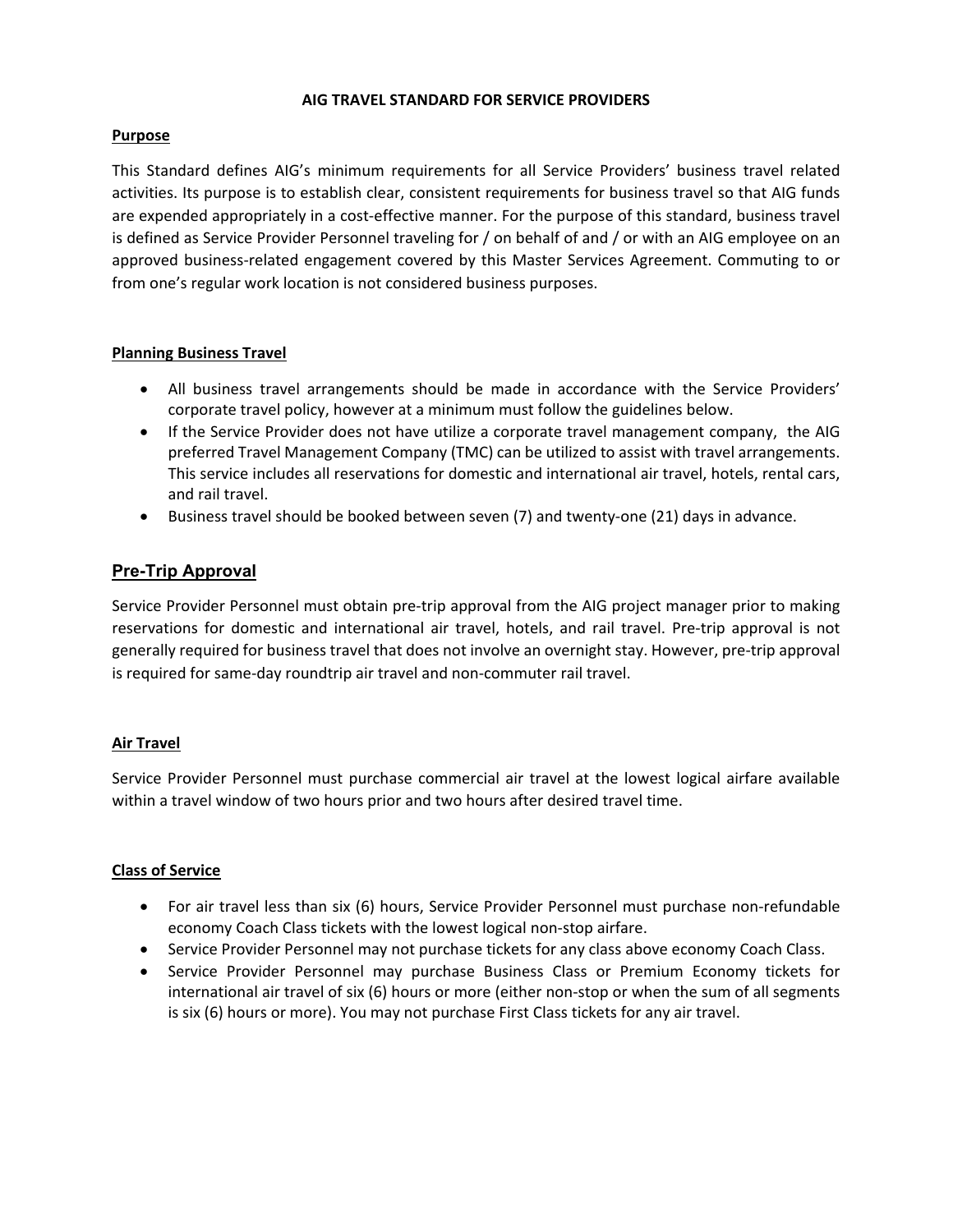# **Alternate Airports**

• When traveling to/from major metropolitan areas served by multiple airports, Service Provider Personnel should choose the most economical airport based on the total trip expenses to be incurred.

# **Cancellation of Tickets**

• Service Provider Personnel who need to cancel air travel must cancel the ticket prior to the scheduled departure time of the original flight.

# **In-flight Wi-Fi**

• Service Provider Personnel may purchase in-flight Wi-Fi services, not to exceed \$30 USD on domestic flights and \$50 USD on international flights.

# **Back-to-Back Ticketing and Voluntary "Bumping"**

- Service Provider Personnel may not purchase two airline tickets with the intent to use only part of each ticket to qualify for a nonrefundable fare, as this practice is against airline regulations and this Standard.
- Service Provider Personnel may not volunteer to be "bumped" from a flight if doing so will negatively impact AIG by curtailing hours worked, delaying or cancelling business meetings or resulting in additional lodging expenses.

# **Baggage**

- Service Provider Personnel will be reimbursed for airline charges for:
- One checked bag if travel is less than ten (10) calendar days.
- Two checked bags if travel is greater than or equal to ten (10) calendar days.
- Service Provider Personnel must adhere to the airline weight limits and number of bags allowed. Charges for extra or overweight bags are not reimbursable unless special circumstances arise. These exceptions must be noted clearly on the expense report with the submitted receipts.
- Service Provider Personnel may not check AIG-owned laptops, cell phones or other items of considerable value.

# **Hotel**

- Where available, Service Provider Personnel should use the hotel with the lowest logical rate in proximity to where business will be conducted.
- For business trips of seven (7) nights or more, a less expensive long stay accommodation solution should be considered and used where possible.
- Many preferred hotels offer additional benefits (such as free breakfast, airport transportation, etc.) that can further reduce the costs of traveling. Service Provider Personnel are urged to become familiar with and use these extra benefits where feasible.
- It is the Service Provider Personnel's responsibility to ensure that the rate quoted upon check-in, and charges at check-out, do not exceed the rate quoted when the reservation was made.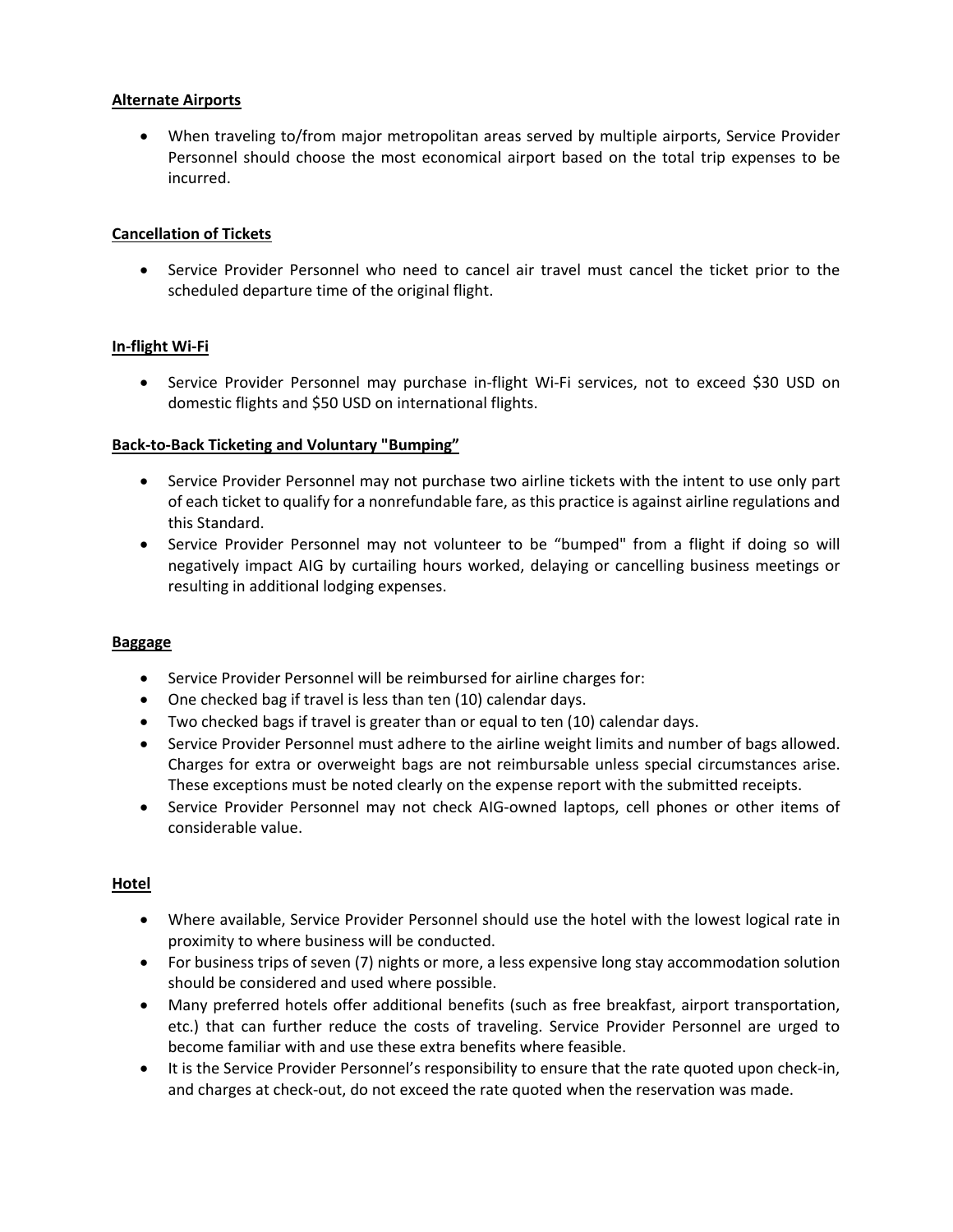• Service Provider Personnel must cancel hotel reservations through the same method as used when booking.

# **Other Reimbursable Hotel Expenses**

- Laundry and/or dry cleaning after a four-night stay, not exceeding \$50 USD for the stay.
- Reasonable gratuities (Service Provider Personnel should follow local customs in determining the appropriate gratuity).
- Athletic facilities up to \$15 USD per day if not included in the hotel rate.
- Hotel Wi-Fi, when necessary for business use, will be reimbursed when not provided.

# **Frequent Travel/Loyalty Reward Programs**

• Service Provider Personnel may not make or modify business travel arrangements for personal gain. Frequent flyer mileage, upgrades, hotel loyalty rewards, and other travel programs must not be a factor in the choice of an airline, hotel, or other travel services when choosing a provider for individual business travel or for group business events.

# **Ground Transportation**

- All ground transportation expenses must have a reasonable business justification. Service Provider Personnel must provide the origin and destination on the receipt for ground transportation.
- Service Provider Personnel traveling to the same location must share ground transportation whenever possible.
- The following modes of transportation are reimbursable when traveling on company business, subject to the requirements specified in the subsections below. Reimbursements will be for the actual expense including tip.

# **Rental Cars**

- Rental cars may only be used where other modes of transportation are unavailable or are more expensive. If traveling more than 125 miles per day, a rental car should be used instead of a personal car whenever possible.
- Unless there are two or more Service Provider Personnel sharing a rental car or you are transporting sizable equipment, mid-size (intermediate) rental cars are the authorized car class for business use.
- Rental car reservations must be cancelled through the same method as used when booking.
- Rental car fees, tolls, gasoline, and parking fees associated with the rental car are reimbursable. Service Provider Personnel must re-fill the gas tank prior to returning the vehicle to the rental car agency.
- A GPS/navigation system is reimbursable but should only be rented when absolutely necessary.

# **Personal Cars**

- Reimbursable expenses:
	- $\circ$  Reimbursement for business usage of personal cars where necessary, will be reimbursed at the local tax regulator's allowable mileage rate for tax purposes. If no mileage rate is established or published by local tax regulation, then the rate should not exceed the US Internal Revenue Service (IRS) rate published for U.S. tax purposes. The rate can change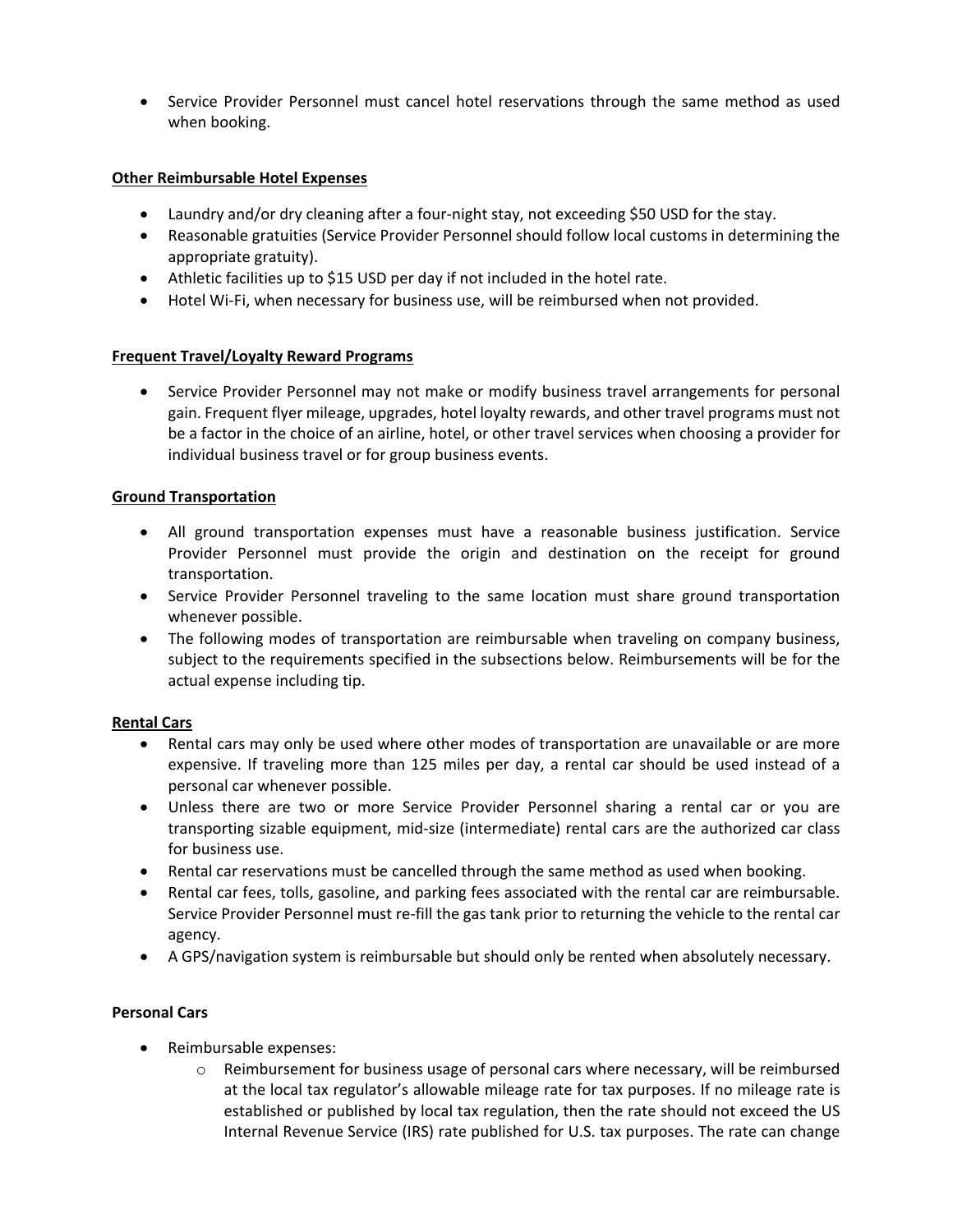at any time during the year. Mileage incurred for business purposes must be recorded as part of the expense report.

o Fees for tolls and parking are reimbursable.

# **Rail Travel**

• Service Provider Personnel must purchase rail travel at the lowest logical fare. Regional differences may apply. Acela may be booked between New York and Boston and New York and Washington, D.C.

# **Rideshare/Taxi**

- Service Provider Personnel may use traditional taxi services or rideshare services for business travel. Service Provider Personnel should use the least expensive mode of transportation that is feasible under the circumstances.
- Due to security risks and/or poor infrastructure in certain destinations, traditional taxi and rideshare services may be restricted.

# **Car Service**

• Service Provider Personnel may use a car service only when taxis or more economical services are not available, or for travel to and from airports

#### **Business Meals for Traveling Service Provider Personnel**

- o Meals per Service Provider Personnel will be reimbursed up to a maximum daily meal cap of \$90 USD for each day of travel.
- o Any expense incurred above the daily limit is the responsibility of Service Provider Personnel.
- $\circ$  If the hotel where the Service Provider Personnel is staying provides complimentary meals, or if the meeting facility or AIG are providing meals for Service Provider Personnel attending meetings, Service Provider Personnel are encouraged to take advantage of these when feasible.

#### **Miscellaneous Reimbursable Travel Expenses**

Short-term parking at airports for same-day travel. However, Service Provider Personnel are encouraged to use general, long-term, or off-site parking.

# **Non-Reimbursable Expenses**

This list is not meant to be an all-inclusive list for non-reimbursable items. This is to be used as a guide to determine if items are reimbursable. Final decisions are at the discretion of the AIG project manager.

- o Airline membership or lounge annual fees.
- o Car rental incidental expenses (*e.g.*, mechanical failures, traffic violations, and parking violations).
- $\circ$  Rideshare, taxi or car service expenditures for commuting purposes during normal business hours.
- o Child and/or elder care, house sitting, pet boarding or pet care costs incurred due to travel.
- $\circ$  Excessive wait time fees for rideshare, taxi or car service or no-show fees for same unless justified and explicitly noted.